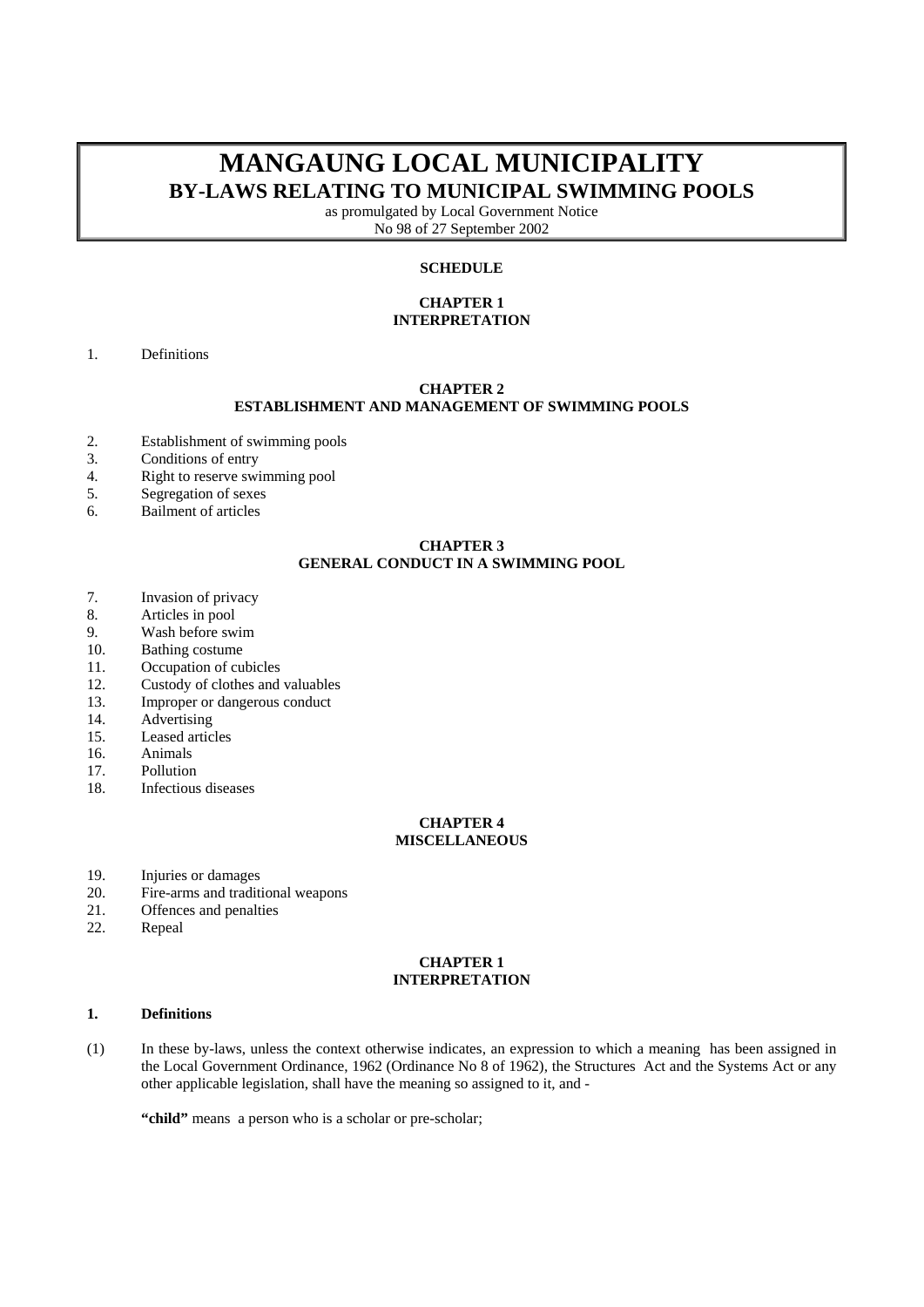**"Council"** means the municipal council of the Mangaung local municipality, its legal successors in title and its delegates;

**"municipality"** means the Mangaung local municipality, and when referred to as -

- (a) an entity, means Mangaung Local Municipality as described in section 2 of the Systems Act; and
- (b) a geographic area, means the municipal area of the Mangaung Local Municipality as determined in terms of the Local Government : Municipal Demarcation Act, 1998 (Act No 27 of 1998);

**"prescribed fees"** means the fees as determined from time to time by the Council by means of resolution;

**"superintendent"**means the official appointed by the Council to supervise and control a public swimming pool or pools, and his delegates;

**"swimming pool"** means a swimming pool, including the appurtenant grounds, buildings and works, that is owned and controlled by the municipality, and made available for public use from time to time;

**"Structures Act"** means the Local Government : Municipal Structures Act, 1998 (Act No 117 of 1998);

**"Systems Act"** means the Local Government : Municipal Systems Act , 2000 (Act No 32 of 2000);

(2) In these by-laws, unless the context otherwise indicates, words and expressions denoting the singular shall include the plural and vice versa, words and expressions denoting the male sex shall include the female sex and vice versa and reference to a natural person shall include a legal person and vice versa.

## **CHAPTER 2 ESTABLISHMENT AND MANAGEMENT OF SWIMMING POOLS**

## **2. Establishment of swimming pools**

The Council may from time to time set aside and reserve suitable land within the municipality for the establishment of a swimming pool, including the buildings and works, and make it available for public use from time to time.

## **3. Conditions of entry**

- (1) No person other than an employee of the Council acting in the course of his employment, or another duly authorized person, shall enter or be admitted into a swimming pool otherwise than by an entrance reserved for such purpose, and unless such person has produced to the superintendent an entrance ticket for which the prescribed fees have been paid to the Council. An entrance ticket must on request be shown to the superintendent or another authorised official of the Council.
- (2) The right of access to a swimming pool is reserved by the Council at all times, and the superintendent may prohibit any visitor who is in his opinion undesirable, to enter a swimming pool, and he may order such person to leave the swimming pool.
- (3) The Council may in its exclusive discretion, determine a maximum number of users that will be allowed in a swimming pool. Should such a maximum number be reached at a swimming pool, the Council may prohibit or obstruct further access to such swimming pool by the installation of barriers at all entrances thereto or other places as are necessary, together with the erection of notices prohibiting access. Any person who fails to adhere to such notice, shall be guilty of an offence.
- (4) On every entrance ticket referred to in sub-section (1) there shall be indicated both the amenities to which it relates and the amount of the prescribed fees paid.
- (5) The superintendent may search the person and belongings of a bather after obtaining his consent beforehand.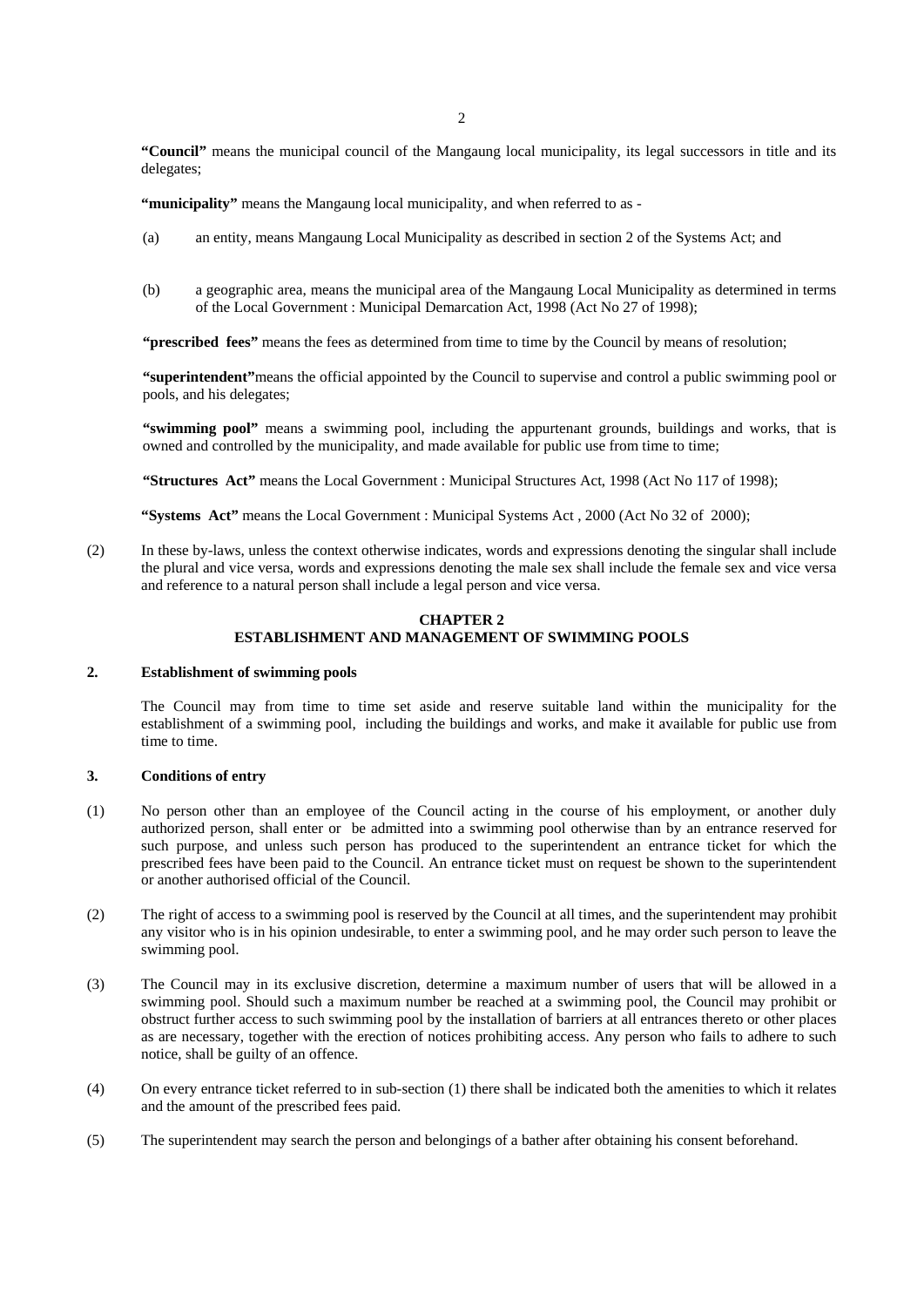## **4. Right to reserve swimming pool**

- (1) (a) The Council may
	- (i) on any day or days reserve any swimming pool for the holding of aquatic sports, galas, competitions or other events, and may on any such day or days or any other day reserve the right of admission to such swimming pool and make such special admission charge as it may deem fit, or
	- (ii) either permanently or for such periods as it may deem fit, reserve any swimming pool as a swimming pool to which, subject to the provisions of these by-laws, members of the public shall be admitted free of charge.
	- (b) Notwithstanding the provisions of sub-section 1(a), groups of pupils may be admitted to a swimming pool at times when such swimming pool is closed to the general public, provided the requisite approval has been obtained beforehand by the school or schools concerned.
- (2) Subject to any provision to the contrary in sub-section (1), these by-laws shall apply in all respects to a swimming pool reserved in terms of sub-section (1) and to persons visiting such swimming pool when so reserved.
- (3) The superintendent may refuse admission to any person to enter a swimming pool ten minutes or less than ten minutes before the prescribed closing time.
- (4) The Council reserves the right :
	- (a) to reserve the use of any swimming pool on any day for such period as it may deem necessary for any special purpose, and may refuse the use of such swimming pool for any other purpose during the reserved period;
	- (b) to close any swimming pool temporarily for such period or periods during any season as it may deem necessary for purposes of cleaning and repairing. All entrance tickets are issued subject to these reserved rights of the Council;
	- (c) to decide upon the times when a swimming pool shall be open and available for use by the general public;
	- (d) to from time to time and for such periods as may be deemed necessary, prohibit the use of any of its swimming pools if in the opinion of its medical officer of health the condition of the water constitutes a danger to public health.
	- (e) to decide that the swimming pools shall be closed on Sundays, on any public holiday or on any other day.

#### **5. Segregation of sexes**

- (1) The periods during which a swimming pool may be reserved for use by men only, by women only or by the two sexes jointly, as the case may be, shall be determined by the Council. The said periods shall be made known by the Council by means of clearly printed notices exhibited in conspicuous positions at a swimming pool.
- (2) No person of one sex shall be admitted to the premises of a swimming pool during hours when such swimming pool is set aside for the exclusive use of persons of the other sex.
- (3) Separate cubicles, dressing-rooms and places of ablution shall be provided and reserved for each of the two sexes.
- (4) No such separate convenience shall be used by the two sexes simultaneously and no person may enter a convenience set aside for the other sex.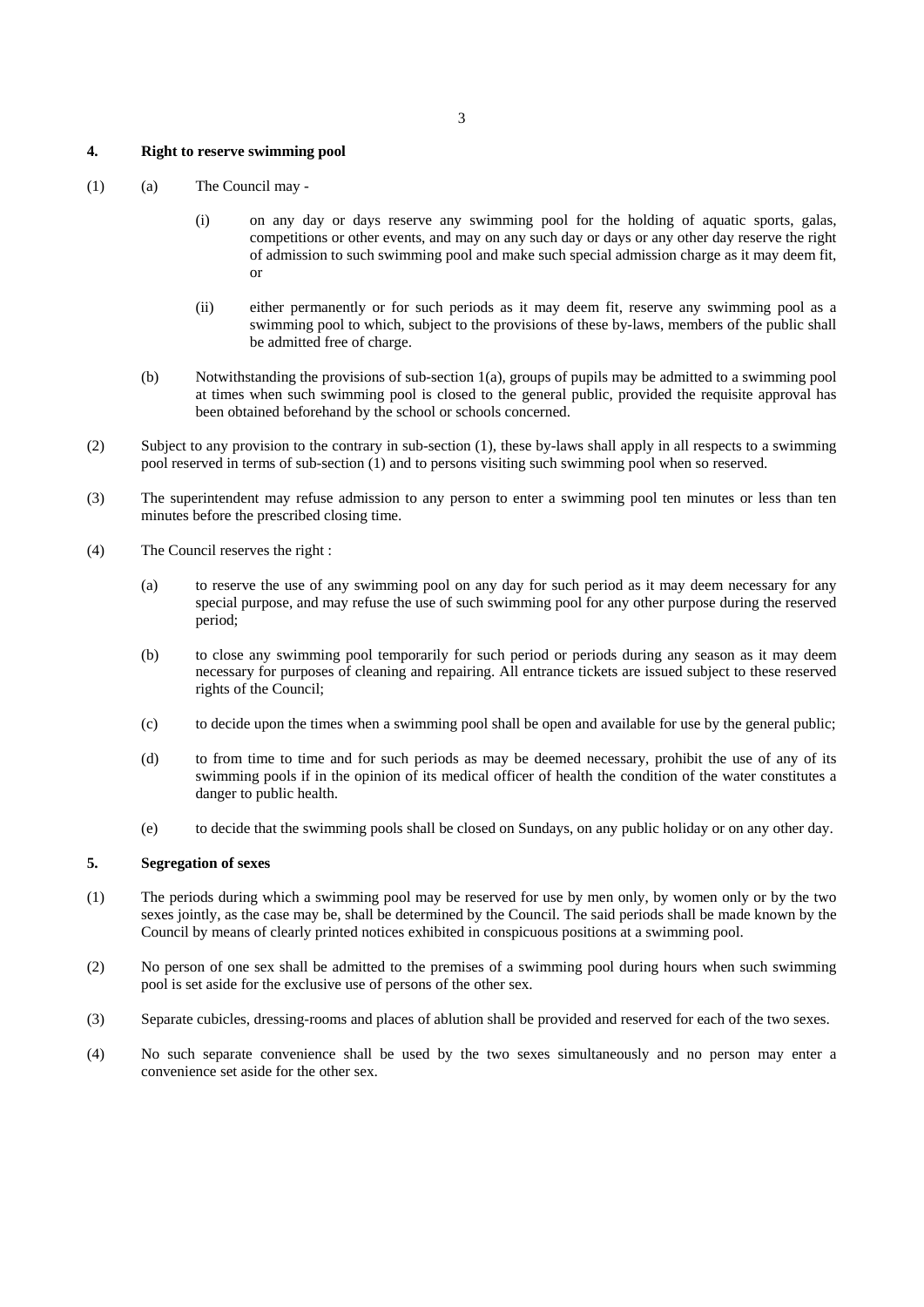# **6. Bailment of articles**

- (1) The Council shall not be liable to any person visiting the swimming pool for the loss of any article by theft or otherwise, or for damage to any article however caused, unless such person has deposited such article with the superintendent for bailment in accordance with the provisions of this by-laws, and has complied with all the provisions hereof relating to the article so deposited.
- (2) An article shall be deposited properly by a bailor for bailment in accordance with the provisions of this by-laws by :
	- (a) delivering such article to the superintendent at a swimming pool;
	- (b) providing the value of the article to the superintendent, who must write the value so provided above his signature on a ticket to be handed to the bailor. No article with a value that according to the bailor exceeds R 2 000, shall be made or accepted ;
	- (c) paying the prescribed fees for the bailment of the article;
	- (d) receiving and safekeeping a ticket issued by the superintendent in respect of the bailment of such article;
- (3) No article deposited with the superintendent shall be returned to the bailor unless he has surrendered to the superintendent the ticket issued in respect of the bailment of such article : Provided that such article may be delivered without the surrender of the said ticket :
	- (a) to a person who satisfies the superintendent that the article is his or that he is entitled to received it; and
	- (b) who signs a document indemnifying the Council against any claim whatsoever by any person relating to or resulting from the loss of such article; and
	- (c) in addition thereto, if required by the superintendent to do so, furnishes him with such security as the superintendent may deem adequate.
- (4) The bailor of any article shall, if required by the superintendent to do so, expose the contents thereof in order that the superintendent may satisfy himself in regard to the value so declared.
- (5) The superintendent shall require from the bailor of an article which has been opened in terms of sub-section (4) to close such article completely before the bailment thereof is accepted.
- (6) If the superintendent is of the opinion that the value provided for any article deposited with him is too high, he shall be entitled either to determine its value at such lower figure as is in his opinion appropriate or, in the event that no figure can be agreed upon between him and the bailor, to refuse to accept the bailment of such article.
- (7) The superintendent may if he deems it fit, require that an article be sealed by the bailor in his presence and in such case, no claim in respect of any loss of the contents of such package shall be entertained by the Council after it has been returned to the bailor with the seal still intact.
- (8) In the event of the loss of or damage to any article properly deposited with the superintendent for bailment :
	- (a) the bailor must submit a written claim setting out full particulars regarding the lost or damaged article, together with the ticket issued for the bailment thereof with the superintendent at the swimming pool concerned;
	- (b) the Council shall submit the claim so received to its insurers for consideration, and will inform the bailor as soon as possible of the outcome thereof.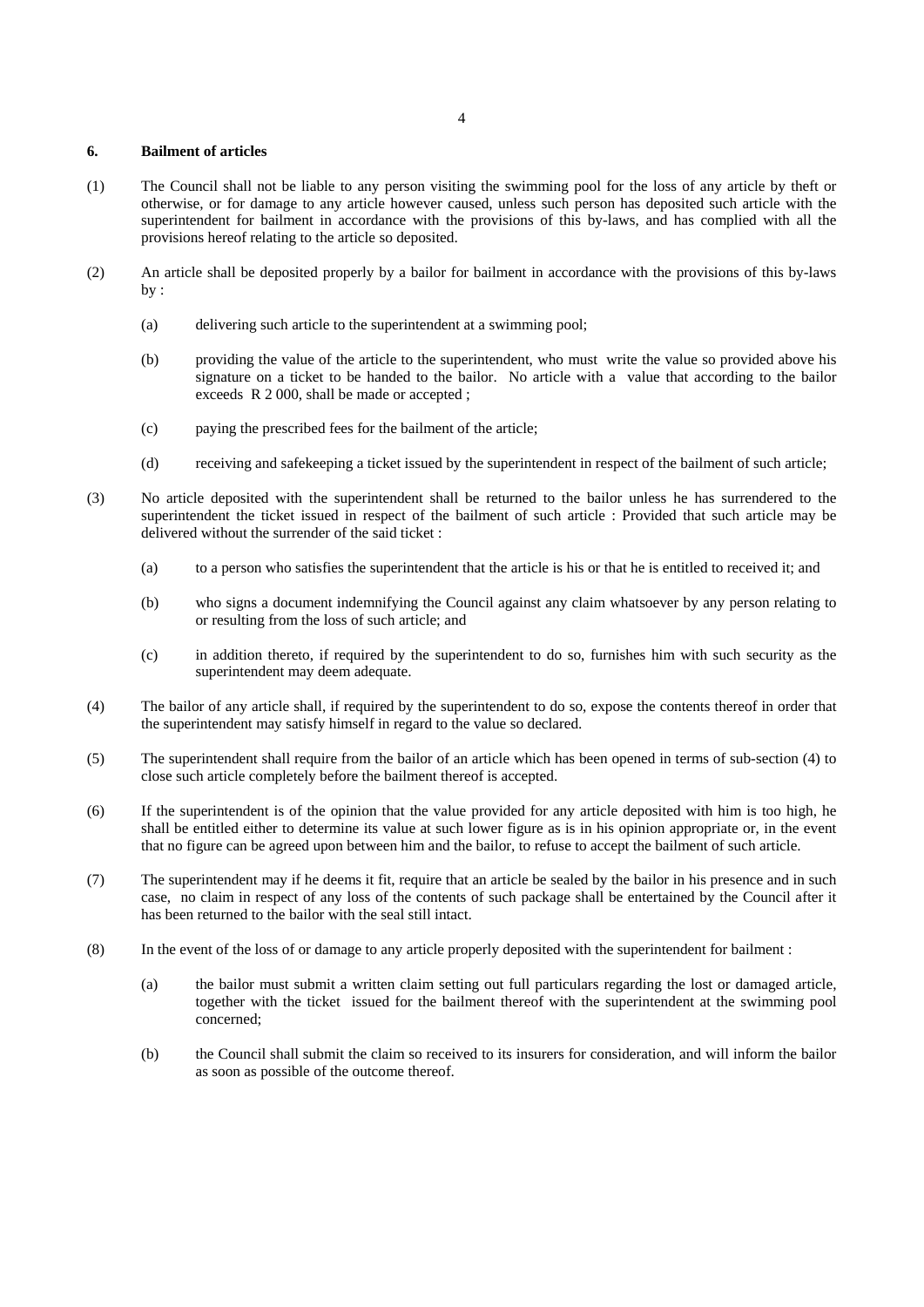#### **CHAPTER 3 GENERAL CONDUCT IN A SWIMMING POOL**

## **7. Invasion of privacy**

No person shall enter any occupied cubicle, dressing room or other apartment at a swimming pool, or otherwise invade the privacy of any person.

#### **8. Articles in pool**

No person shall bring into a swimming pool and use any motor vehicle inner-tube, floating mattress, canoe or other similar object. Any such object shall be removed from a swimming pool by order of the superintendent.

#### **9. Wash before swim**

Every person shall, before entering a swimming pool for the first time, pass on bare feet through a foot bath, if the swimming pool is provided with a foot bath, and shall in addition, if directed by the superintendent to do so, wash himself thoroughly under a shower provided by the Council.

## **10. Bathing costume**

- (1) No person shall, except as provided for in sub-section (3), appear in a swimming pool premises unless he wears a bathing costume consistent with and in accordance with general acceptable public decency.
- (2) A person allowing himself to be seen in a swimming pool in a bathing costume that does not conform to the requirements of sub-section (1) may be directed by the superintendent either to wear an appropriate bathing costume or to dress in his ordinary clothing.
- (3) No person shall, except in a part of the swimming pool reserved for persons of his own sex, appear naked or insufficiently clothed outside any place reserved for dressing or undressing or for ablutions : Provided that no person shall sunbathe or loiter in such reserved place.

#### **11. Occupation of cubicles**

- (1) No person shall occupy a cubicle for longer than is reasonably necessary to change into a bathing costume, and every person who has so changed shall forthwith deposit his ordinary clothes and other belongings with the superintendent in accordance with the provisions of section 6 if he so wishes.
- (2) A person who has re-claimed his ordinary clothes in accordance with the provisions of section 6 shall, if he occupies a cubicle or dressing-room for the purpose of dressing into his ordinary clothes, occupy it for no longer than is reasonably needed for such purpose.

#### **12. Custody of clothes and valuables**

The safe keeping of clothes, jewellery and other valuables is the exclusive responsibility and risk of each user of a swimming pool.

#### **13. Improper of dangerous conduct**

- (1) No person :
	- (a) shall spit or commit a nuisance or, subject to the provisions of section 10(3), excessively or immodestly expose his body or any part of it, or behave in an indecent, noisy or offensive manner or use obscene or offensive language or interfere in any way with the use of a swimming pool by any other person;
	- (b) shall, whether from a diving board or platform or from the side of a swimming pool, dive or jump into or otherwise enter such swimming pool unless sufficient space in the swimming pool is available for such dive, jump or other entry to be made in safety;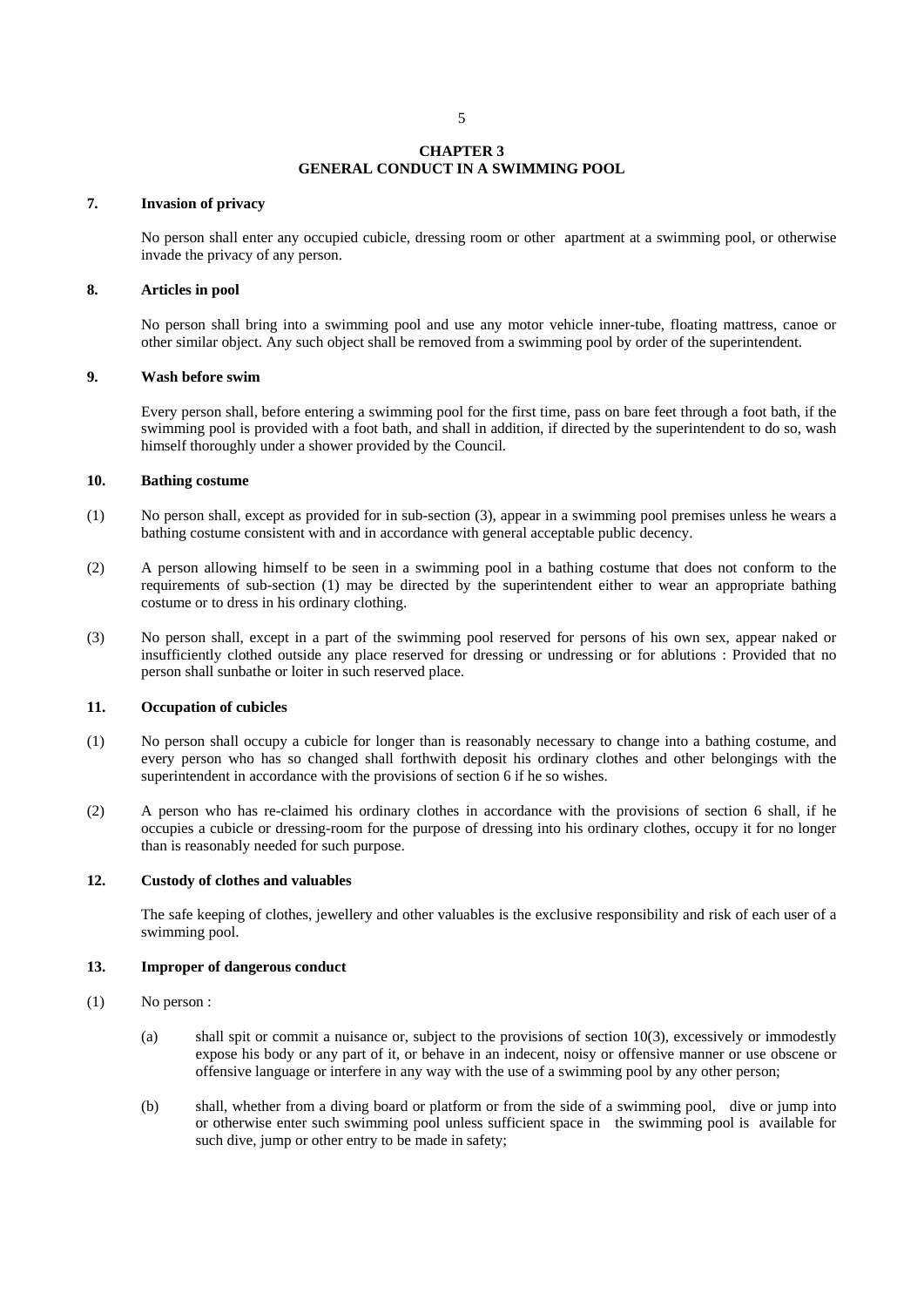- (c) shall dive or jump into or otherwise enter a swimming pool in such a manner as to cause or be likely to cause injury or alarm to other bathers;
- (d) shall in any part of a swimming pool play any ball or other game in a dangerous manner or otherwise so conduct himself as to endanger other persons or interfere with their enjoyment of such swimming pool;
- (e) shall wilfully damage or destroy any part of swimming pool, or any of the furniture, fixtures or fittings or appliances contained thereon or therein, or any swimming costume, swimming trunks, towel or other article supplied by the Council for use on or in the swimming pool;
- (f) shall in any way tamper or interfere with the action or function of any lock, cock, tap, valve, pipe or other appliance or any machinery in a swimming pool;
- (g) shall at any time while in a swimming pool, use any indecent, offensive or defamatory language or behave in an indecent, offensive or improper manner. Any such person may be removed from the swimming pool by a member of the South African Police Service or superintendent and shall, on being requested to do so, furnish his name and address;
- (h) that is consuming alcohol or is under the influence of alcohol, shall be allowed in a swimming pool. The superintendent may instruct a person in a swimming pool who is consuming alcohol or is under the influence of alcohol, to leave the swimming pool forthwith and if he refuses to leave, the superintendent may obtain the assistance of the South African Police Services. No alcohol is allowed in a swimming pool;
- (i) shall introduce or require or permit any other person to introduce into a swimming pool any beverage in a bottle or other container made of glass: Provided that this sub-section shall not apply to an infant's feeding bottle introduced for the purpose of feeding an infant, or to glass bottles or other glass containers introduced by the lessee or other person in control of an kiosk or refreshment room the possession of which shall be retained by the lessee of such kiosk or room.
- (2) A person shall, if so requested by the superintendent, leave the swimming pool forthwith.

#### **14. Advertising**

No advertisement, poster or notice may be affixed or displayed in a swimming pool unless the prior written approval of the Council has been obtained.

## **15. Leased articles**

 Every swimming costume, pair of swimming trunks, towel, or other article supplied by the Council, shall be returned by the lessee immediately after it has been used.

## **16. Animals**

No animal shall be introduced or admitted into a swimming pool.

## **17. Pollution**

 No unauthorised person shall foul or in any way pollute a swimming pool, or introduce any soap or other foreign substance into a swimming pool.

## **18. Infectious diseases**

(1) No person who is in quarantine for or who is to his knowledge suffering from, or is a carrier of any cutaneous, infectious or contagious disease shall enter or seek admission to any swimming pool.